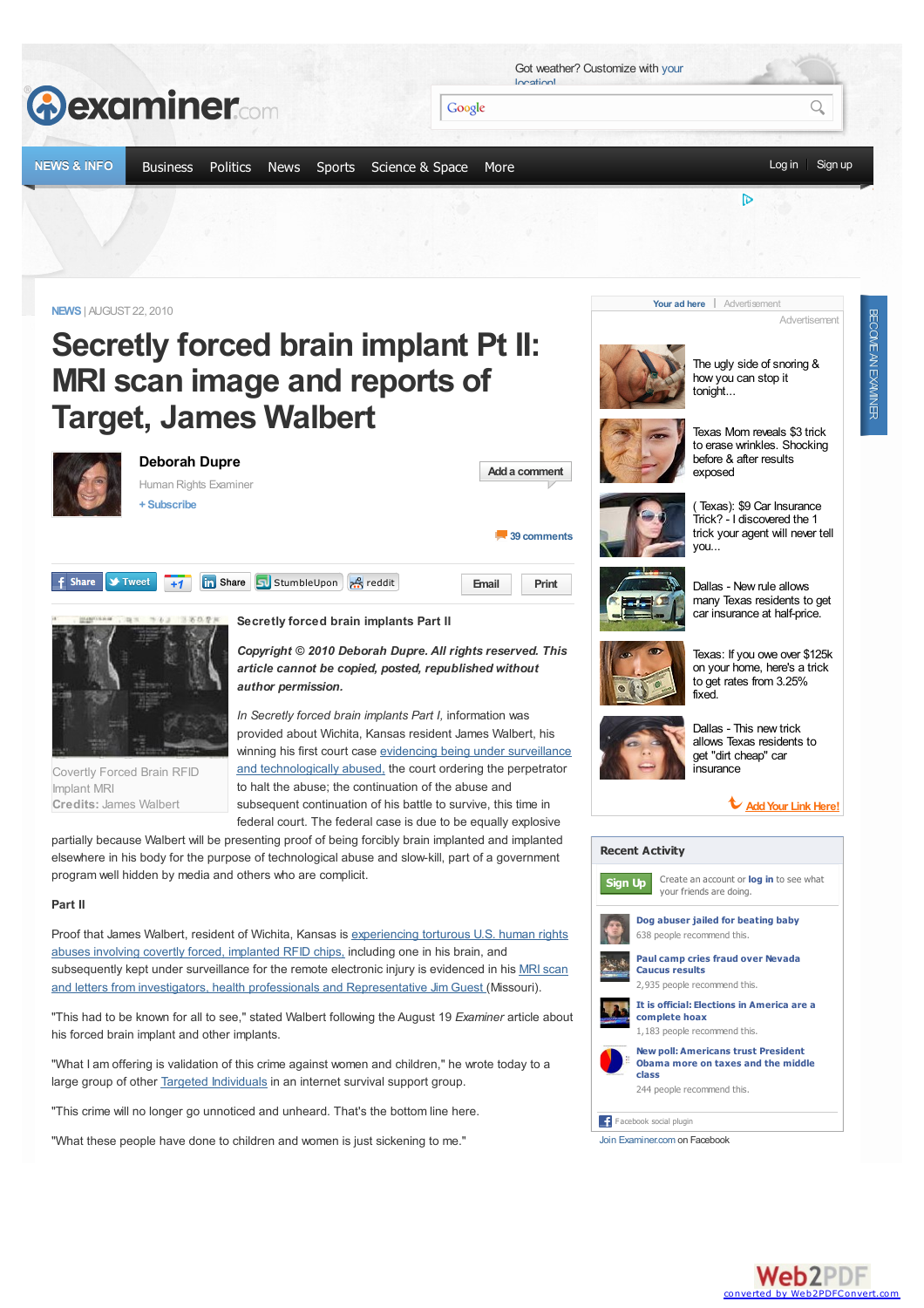Walbert now unofficially represents thousands of American Targeted [Individuals,](http://www.examiner.com/human-rights-in-national/c-i-a-blackwater-hit-squads-violence-against-innocent-individuals) innocent children, women and men covertly persecuted in the United States - in their own homes and communities by one of, if not the single most sophisticated organized criminal systems to hit the planet. (For more information about Targeted Individuals, see articles at: *National Targeted [Individuals,](http://www.examiner.com/targeted-individuals-in-national) Examiner*)

Researcher [Marshall](http://www.youtube.com/user/marsboy683) Thomas writes that the Targeted Individual treatment is a combination of three of the most abusive U.S. intelligence programs in history: **[MKUltra](http://www.examiner.com/x-10438-Human-Rights-Examiner~y2010m3d9-Who-is-Cathy-OBrien-Human-Rights-info-101 ) mind control**, **Phoenix Program** [torture/assassination](http://www.examiner.com/x-10438-Human-Rights-Examiner~y2010m1d12-Who-is-whistleblower-TI-Chris-Zucker-Human-Rights-info101 ) in Vietnam war era, and FBI's **[Cointelpro](http://www.deborahdupre.com/learningresearchctr/cointelpro101.html )** (counter-intelligence program) that targeted and neutralized innocent Americans for political purposes. (See: Dupre, D., *Hit-listed Targeted Individuals call for Senate Judiciary Committee [Investigation,](http://webcache.googleusercontent.com/search?q=cache:Bsq4YVxdYqMJ:www.examiner.com/x-/x-10438-Human-Rights-Examiner~y2009m12d7-Hitlisted-Targeted-Individuals-call-for-Senate-Judiciary-Committee-investigation+deborah+dupre+examiner+mind+control+mkultra&cd=2&hl=en&ct=clnk&gl=us&client=firefox-a) Examiner*, Dec.7)

Walbert's health advocates are among remaining ethical professionals in the U.S. health system. They are obviously not following orders to remain silent about the government sanctioned terror cells operating in American communities conducting the "New Phoenix Program."

Hundreds of credible self-identified Targeted Individuals report that almost every American psychologist and psychiatrist turns a deaf ear to the target's cries for help - and often, worse according to their online survival support group communications and testimonies. Without investigating claims of electronic harassment and torture, psychiatrists are likely to slap a mental illness diagnosis on people who complain about the targeting treatment and in many cases, have them committed to a mental institute. There, the medical experimentation and other abuses can continue - on U.S. soil in U.S. facilities.

Tortuous abuse is thus not limited to APA heads and overseas subjects in detainee situations as the Coalition of Ethical [Psychologists](http://examiner.com/human-rights-in-national/apa-s-cia-torture-complicity-is-america-ready-for-whole-truth) have focused attention and investigations. Health professionals across the nation, however, remain as silent about the in-country, covert electronic harassment, torture and slow-kill of fellowAmericans as did Vietnamese under the first U.S. Phoenix Program atrocities including torture and assassinations.

Obama has now furthered Bush's [assassination](http://www.examiner.com/human-rights-in-national/obama-targeted-individual-assassination-phoenix-program-includes-americans) program on U.S. soil, part of the newGlobal Phoenix Program under guise of the "war on terror." The horrendous system is built into former President Bush's PATRIOT ACT that Congress has not repealed.

In th article, *Shocking state secret: PATRIOT ACT illegal spy domestic terror campaign against Whistleblowing TIs,* Dupre' wrote:

*["General](http://http//en.wikipedia.org/wiki/David_Petraeus) David Petraeus, current Commander, U.S. Central [Command](http://en.wikipedia.org/wiki/United_States_Central_Command), advocated the "global Phoenix Program," alluding to the notorious Vietnam-era CIA data-base operation used to torture and [assassinate](http://www.thenation.com/doc/20080331/hayden) innocent civilians due to their political beliefs. (Tom Hayden, Reviving Vietnam War Tactics, The Nation, 2008) Global includes the U.S."*

In this new government program, law enforcement systematically allow the electronic abuse and torture of Targeted Individuals to continue. In Walbert's case, however, the Court ordered the abuse to halt.

Since the electronic abuse of Walbert did not stop; the implants are still lodged in his body; and his physical condition is deteriorating daily according to doctors' reports (below), new charges against the Wichita police department involving their negligence have been filed in federal court. (See: Dupre, D. *Secretly forced brain implants: [Explosive](http://www.examiner.com/human-rights-in-national/secretly-forced-brain-implants-explosive-court-case#comment-11078861) court Case, Examiner*, August 19, 2010)

#### **Rep. Jim Guest defends Walbert**

In a letter dated March 22, 2010 Re: *Mr. James Walbert, Implant of Foreign Device,* Jim Guest, State Representative, 5th District, wrote:

"I have been acquainted with Mr. James Walbert for over three years and his personal struggle to get relief from the continuing electronic harassment, physical abuse and intimidation he is subjected to. I have complete confidence in the honesty and character of Mr. Walbert. He is an individual who is exhausting all avenues to get the RFID implanted device removed from his body.

"There is sound medical evidence and medical evaluation to verify that an implanted device does exist in the body of Mr. Walbert.... Technicians, medical clinicians and physicians, private detective agencies and other mental health professionals have verified the accuracy of reports and MRI scans about James Walbert....I implore those who have the experience and authority to remove this device or devices from the body of Mr. James Walbert as soon as possible. It is a humanitarian issue to let Mr. James Walbert return to a normal life."

#### **Dr. Hildegarde Staninger defends Walbert**

In a letter dated February 5, 2010 *RE: Mr. James Walbert's Removal of Foreign Bodies***,** Dr. Hildegarde Staninger, RIET-1, Industrial Toxicologist/IH and Doctor of Integrative Medicine, wrote:

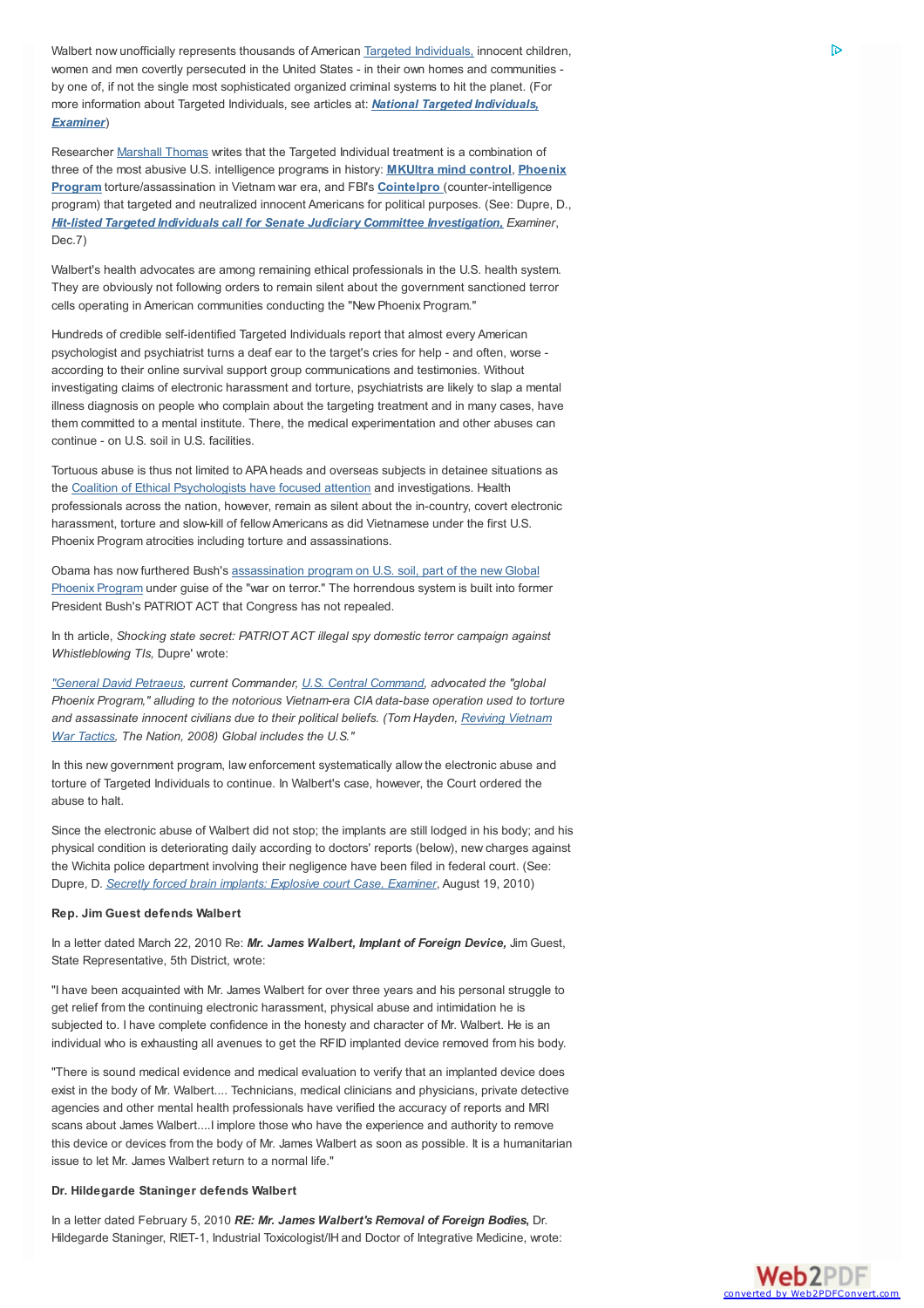"This letter is to be used in conjunction with the medical support reports that I have previously authored. My reports and findings were based on review of previous medical records/reports and advanced biological monitoring test results conducted through Integrative Health Systems, LLC.

"It is of a severe medical necessity, that Mr. Walbert has these particular foreign bodies removed. The foreign bodies are composed of an **implantable self-powered piezoelectric generator** (generates 288 MHz) that is interfering with his normal muscle stimulations and severe overstimulation of site specific muscle contractions... (Emphasis added)

"The over stimulation from piezoelectric micro/nano foreign bodies will cause Mr. Walbert's plasma membrane to form anchors for glycophorin "oxtyl glycosides" within the skeletal muscles and membrane vesicles on the surface where any previous bacterial, fungal, or viral residue may have lodged within his neurological system (Ex: ... **exposure to containment SV 40 (Simian Virus 40- 45) from polio vaccines as a child**). As the anchoring effect occurs **a magnification of the neuro electrical ouput from his bodies nervous system will be enhanced over 100%and cause internal electrical shock stimulations to his muscles.** (Emphasis added)

"These oxtyl glycosides are also associated with new clinical data from China... mu multiple sclerosis and muscular dystrophy. Therefore, if Mr. Walbert's muscles (through the overstimulation of the plezoelectric generators) cause the production of oxty glycosides, he will be at an increased risk to these diseases."

In her letter, Dr. Staninger references the document, *NASAGlen Research Center for Feasibility of an Implantable Stimulted Muscle Powered Piezoelectric Generator*, [www.NASA.gov:](http://202.118.250.135/nasa/STAR/star0710.pdf) *202.118.250.135/nasa/STAR/star0710.pdf)*

#### **Private Investigator Melinda Kidder defends Walbert**

In a letter dated January 28, 2010, owner of Columbia Investigations, Melinda Kidder wrote:

"I am the owner of Columbia Investigations, a licensed and bonded private detective agency. My firm has been retained by Mr. Walbert to assist him in investigating his claims of continuing electronic harassment, physical abuse, and intimidation.

"All clinicians and physicians consulted by Mr. Walbert have confirmed the presence of RFID implants on his person through copious medical testing, including an MRI, toxicological testing, telemetric scope and frequency testing and more. These professionals in the fields of medicine and electronic harassment have confirmed the presence of physical trauma related to these implants as well as the locations of the implants themselves....

"Based on the previously referenced reports and mechanical analysis of the suspected type of implants, it is my professional investigative conclusion that the perpetrator of implantation of Mr. Walbert has been using, and will continue to use, this technology to electronically stalk and harass

Mr. Walbert if the judicial system and law enforcement do not intervene.

"I, the undersigned individual, do hereby under the penalties of perjury swear that I have written and re-read the contents of this letter and I hereby certify that the statements made therein are factual and accurate to the best of my knowledge."

The Federal Court case, James R. Walbert VS Wichita Police Dept was filed on July, 20, 2010 under Civil Action No. 10-1234-EFM-GLR.

The Bill of Rights Committee has demanded accountability related to these crimes and in June, called on Americans to do the same by signing its letter to the [attorney](http://salsa.democracyinaction.org/o/498/p/dia/action/public/?action_KEY=3987) general. (See: Dupre, D. *Today's US medicos and military Nazi human [experimentation,](http://www.examiner.com/human-rights-in-national/today-s-us-medicos-and-military-nazi-human-experimentation) Examiner,* June 7, 2010)

Jim, a Targeted Individual commented on August 20:

"There needs to be Congressional Hearings where the thousands of non terrorist ordinary Americans who are getting attacked daily by directed energy weapons and organized gang stalked as well as targeted with numerous other COINTELPRO tactics get a chance to come forward and describe how their lives have been ruined and how they have been tortured in their own homes in the name of Homeland Security by the organizations within the Homeland Fusion network...

"This needs to happen and the leaders of both political parties are responsible to see it gets done."

Until then, the U.S. medical system and military in partnership engaging in [non-consensual](http://mindjustice.org/northbayprogressive.htm) human [experimentation](http://salsa.democracyinaction.org/dia/track.jsp?v=2&c=%2B7pLdnfQmkq39pB5aQSccBCbEWIcIUis) associated with [torture](http://www.examiner.com/x-10438-Human-Rights-Examiner%7Ey2010m4d6-Video-Notouch-torture-in-psychological-war-on-Targeted-Individuals) according to the recent Physicians for Human Rights report is likely to continue unless one courageous man, James Walbert, with support of a handful of ethical health professionals still practicing the Hippocratic Oath precautionary principle of "First do no harm," can overcome the covert army operating against innocent American civilians.

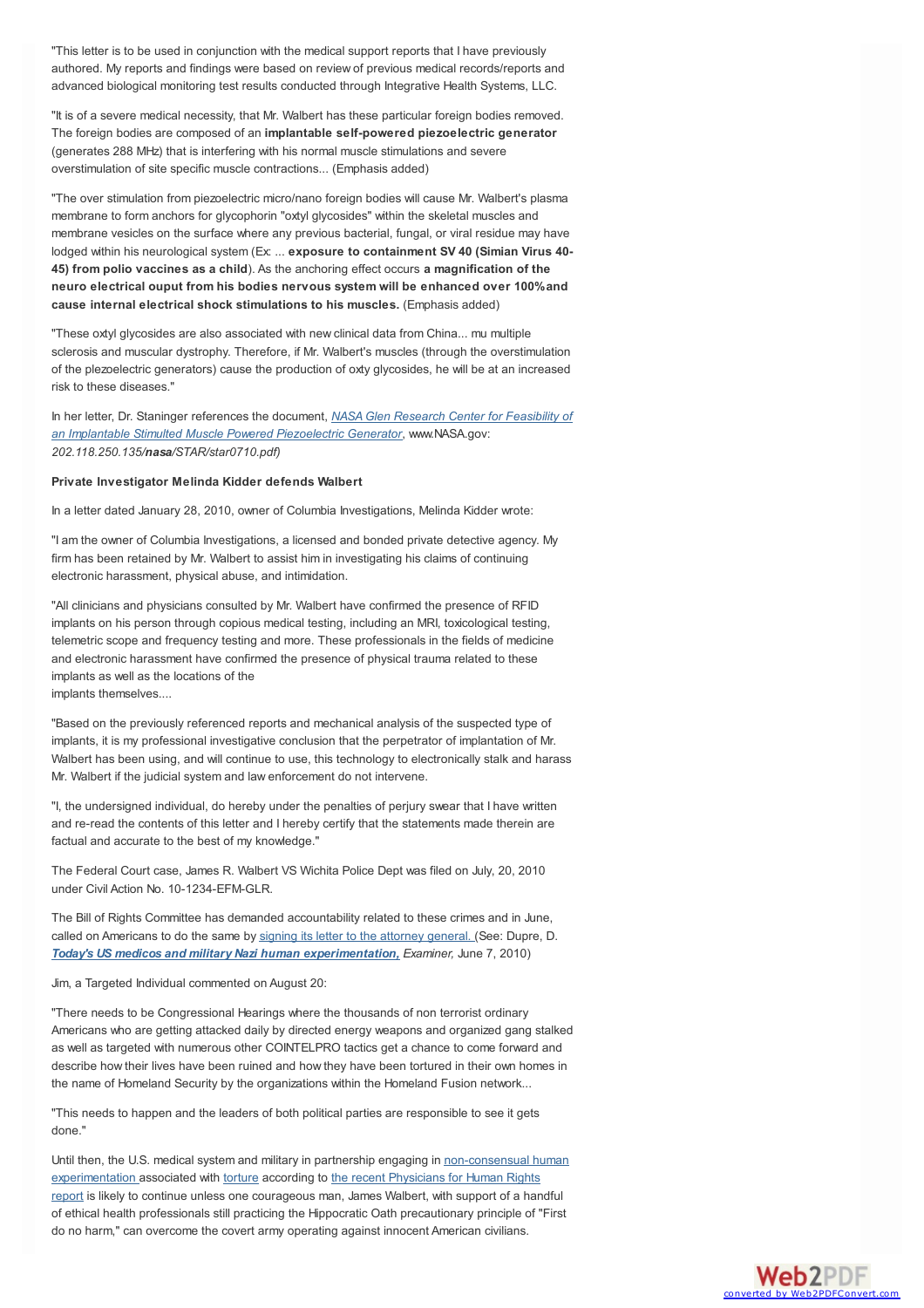*Copyright © 2010 Deborah Dupre. All rights reserved. This article cannot be copied, posted, emailed, or republished without author permission.*

*The author grants permission to copy this article title and first paragraph only - linked to this Examiner page.*

*Deborah Dupré, with post-graduate science and education degrees from U.S. and Australian universities, has been a human and environmental rights advocate for over 25 years in the U.S., Vanuatu and Australia. Support her work by [subscribing](http://image.examiner.com/x-10438-Human-Rights-Examiner) to her articles and forwarding the link* of this article to friends and colleagues or reposting only the title and first paragraph linked to this *Examiner page. Dupre welcomes emails: [info@DeborahDupre.com](http://www.deborahdupre.com/) See her Vaccine Liberty or Death book plus [Compassion](http://www.deborahdupre.com/compassionfilmproject.html) Film Project DVDs.*

**Learn more:** Mr. Walbert's MRI scan and full letters to the court can be viewed at: [www.deborahdupre.com/targetedindividuals.html](http://www.deborahdupre.com/targetedindividuals.html))

Also see by this Examiner:

Chance for Congress to restore [Constitution](http://www.examiner.com/x-/x-10438-Human-Rights-Examiner%7Ey2009m9d29-Chance-for-Congress-to-restore-Constitution-and-protect-innocent-targeted-individuals) and protect innocent targeted individuals Hit-listed Targeted Individuals call for Senate Judiciary Committee [investigation](http://www.examiner.com/x-/x-10438-Human-Rights-Examiner%7Ey2009m12d7-Hitlisted-Targeted-Individuals-call-for-Senate-Judiciary-Committee-investigation) Big brother's [terrorizing](http://www.examiner.com/x-/x-10438-Human-Rights-Examiner%7Ey2009m10d1-Big-brothers-terrorizing-stalking-habbit-legal-unless-Patriot-Act-replaced) stalking habit legal unless Patriot Act replaced Top-level nationwide criminal racket targeting [whistleblowers](http://www.examiner.com/x-/x-10438-Human-Rights-Examiner%7Ey2009m12d13-Web-of-FBI-DOJ-criminal-racket-targeting-individual-whistleblowers-hits-the-skies) hits the skies Targeted man wants [investigation](http://www.examiner.com/x-/x-10438-Human-Rights-Examiner%7Ey2009m12d19-Targeted-man-calls-for-investigation-of-corrupt-DHS-related-elements) of corrupt 'security' program and hi-tech weapons





## **Comments**



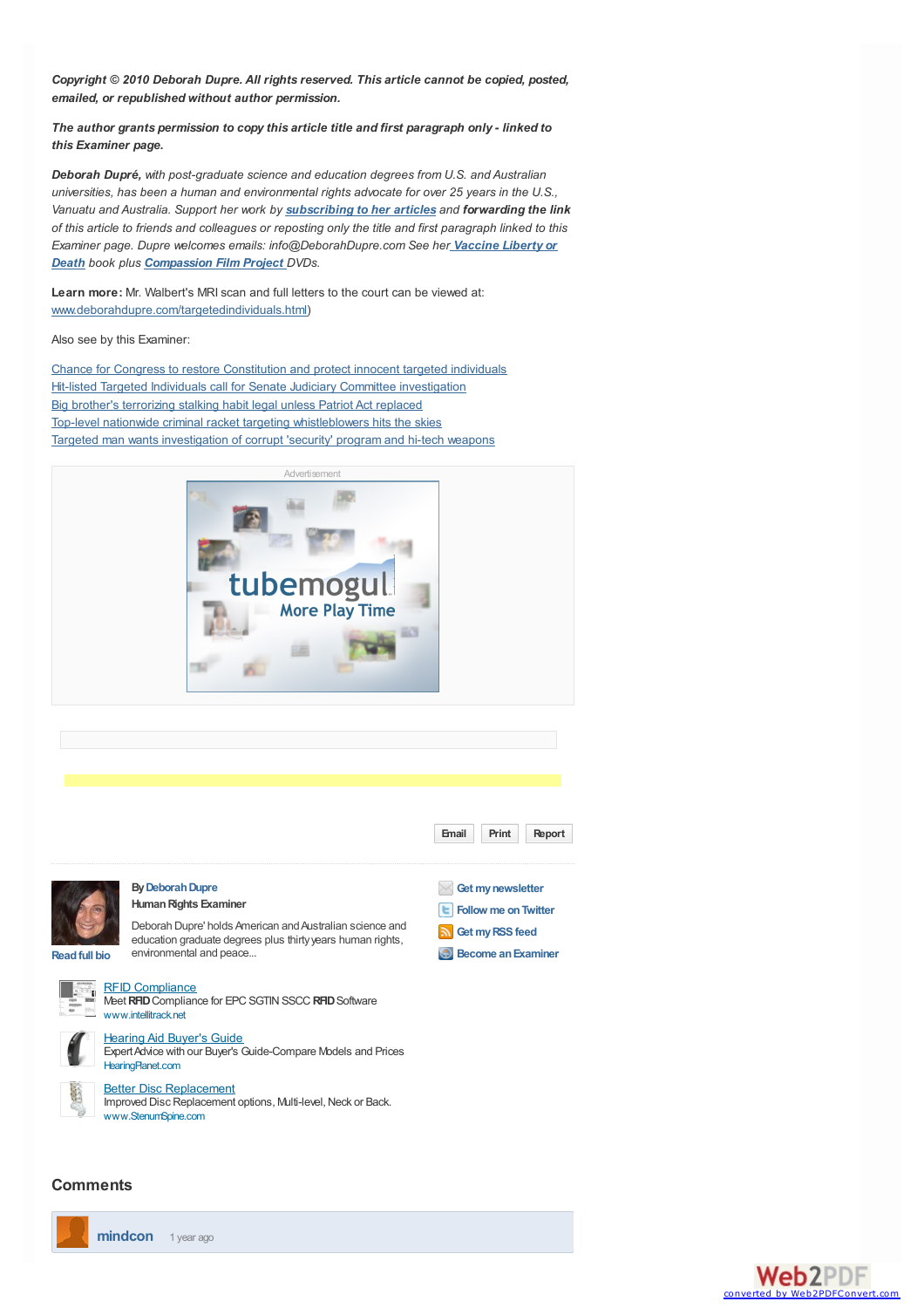Dear @Sir, @Madam, PLEASE HELP THE VICTIMS! CIVILIAN PETITIONS. <http://mindcon.wordpress.com/> Thank you! Yours sincerely

**[Reply](http://www.examiner.com/comment/reply/20828051/11084701)**

**Anonymous** 1 year ago

kapitalist mannikins need kontrol!

**Jesse Beltran** 1 year ago

Hello, my name is Jesse Beltran, I am a retired Sacramento City Firefighter Paramedic, I would like to commend you on your stance and fight to abolish this type of technologywithout the consent of the person. I was witness to a murder that was done by law enforcement, the murder was covered up and none of the witnesses on scene were question. This was done in front of the victims five year old daughter. I was one of the paramedics that tried to resuscitate the victim. About a year and a half ago i was in a round robin discussion about these types of abuses, and unknown to me there were persons involved with law enforcement present. Iwas rendered unconscious at a medical procedure against myconsent and out for about 3 to 4 hours. When i awoke, i immediately noticed a 60 cycle high frequency transmission. My background is also in IT. I have had MRI Scans. CT Scans, as well as high digital panoramic x-rays which clearlyshowthe rfid chips. Theytryto hide them in the temporal mandibular area which are not easilyscene bynormal dental x-rays. Iwould love to hear from you and relaymyexperience and mycurrent legal battle here in Sacramento,California.

Respectfully,

Jesse Beltran [winlinquist@gmail.com](mailto:winlinquist@gmail.com)

**Anonymous** 1 year ago

The United States is likelythe single worst tyrannythis world has ever seen. Endless wars, offshore torture, medical experimentation, and using its own citizens as toxicwaste filters (ex., fluoride).And yet, the people continue to "vote"-- what...for their puppets? Stop voting and start demanding change. It's the onlywayto change this tyrannycalled "Liberal-Democracy."

**[Reply](http://www.examiner.com/comment/reply/20828051/11088726)**





Thank you, Meme. We are working on answering excellent but tough ones questions requiring too much more space than we could include. Iwill pas you kind regards to Mr. Walbert. I can tell you thatwomen and children are reporting being severelyabused as part of this treatment.

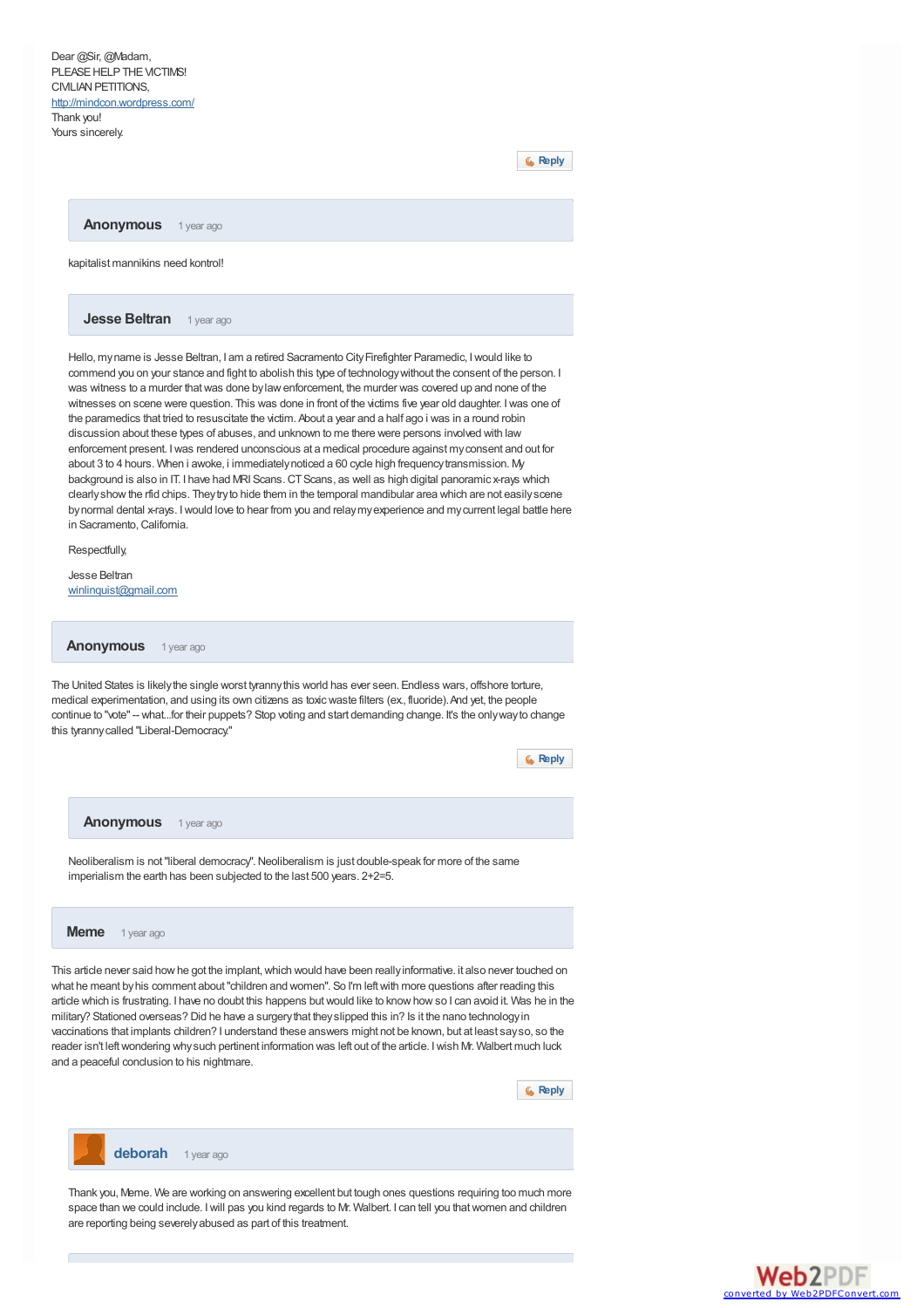Hi Meme. I saw your reply and wanted to thank you for the support for Mr. Walbert. His standing up to these monsters gives all of us hope.He's blazing newterritory, and fighting an uphill battle. With the help of outraged health professionals, Representative Guest, and well-known and highly credible journalists such as Deborah Dupree, hopefullyhe will not onlyget help for himself personally, but help manyothers that are assaulted daily bythis system.

When it comes to their using it against women and children, sexual assault seems to be one of the goals. These people are using implants and this brilliant system in the arena of human trafficking as well, and the women theypick never stand a chance.

These people are strategically picking single attractive women that live alone. Women that DONOT HAVE THE FINANCIAL ABILITY TO FIGHT BACK, or like me, were without a local family support system.

Theyutilize veryadvanced psychological harassment techniques in a full psychological assault. This form of horrific stalking/harassment coupled with increased druggings is strategicallyaimed at forcing the victim into total and complete psychological breakdown. These techniques are employed to confuse and frighten the victim, and push them into financial ruin. The more vulnerable the woman, the better. I knowof another woman on the west coast (seems to be a hotbed for this) thatwas not onlytargeted, but both of her children were as well.

The destruction and the violation of the woman is nothing more than a game to them. These VERY CONNECTED sick people play cat and mouse with the victim, and since they have the authority to put the victim under surviellance, get to watch what I like to call the "government sanctioned peepshow", which the ACLU has been screaming about since the Patriot Act was instituted.

Then once the woman is too traumatized to fight back, the torture, training and countless sexual assaults begin. Victims are too drugged and confused to fight back. The pain starts, and sleep deprivation campains are remarkablyeffective in terms of minimizing the victims cognitive skills.

Other people are selected targets because theyhad the misfortune to make the wrong person angry. Still some become targets because theyhave varied political or spiritual beliefs. There are airline whistleblowers, journalists, and writers. AS an example, Gloria Naylor, a very famous author (wrote WOMEN OF BREWSTERS PLACE) was chosen because of her political beliefs, and I believe because she was a VULNERABLE SINGLE WOMAN living alone.

As a side note. I want you to think about where they would strategically put an injectable implant on a woman or child that theywanted to control with this newtechnology. (actuallyit's verysimilar to that used in muscle stimulation tens units)

Then imagine that terrorized woman fleeing across the country, thinking she would be safe and the attacks would stop. Butwhen she gets there, someone is still hurting her through the use of this technology. She finds that overnight she has become a criminal in the eyes of her newcommunityand this further leads to her destruction if she cannot find a support system.

I believe that there are people that are abusing the verysystem thatwas in theoryput into place to protect our country. Some are using it for personal vendetta, and I trulybelieve there are those that have figured out howto do this as a revenge-for-hire deal.

It seems this system is being employed for a varietyof purposes. Mine was for sexual trafficking. Mr. Walberts was because he had what someone else wanted. Someone said once to "followthe money".

Protection of our country and biotechnology are two huge money makers right now, as our government is investing in both. At a time when our country's financial infrastructure seems to be crumbling, funding is limitless when it comes to government spending in these arenas.

Hence it is a self perpetuating scenario. There MUST BE criminals in order for there to be a need. So, people are targeted that are NOT criminals. There are more and more private security contractors out there using advanced technology, this support infrastruction and this moneyin brilliant and sinister ways.

Sexual trafficking has now gone high tech as well, and that is an industry that has ALWAYS been profitable. To the extent that technology is being developed for good, criminals are using it for evil. THIS IS HAPPENING, AND THERE ARE MANY MANY people trying to come forward

Thanks to Mr. Walbert, Ms. Dupree, Representative Guest, and others that are becoming aware, victims might nowhave a fighting chance.

**Anonymous** 1 year ago

so howcan you tell if you have an implant?



**Anonymous** 1 year ago

The pic is bogus. Iwouldn't be surprised if this was a hoax.



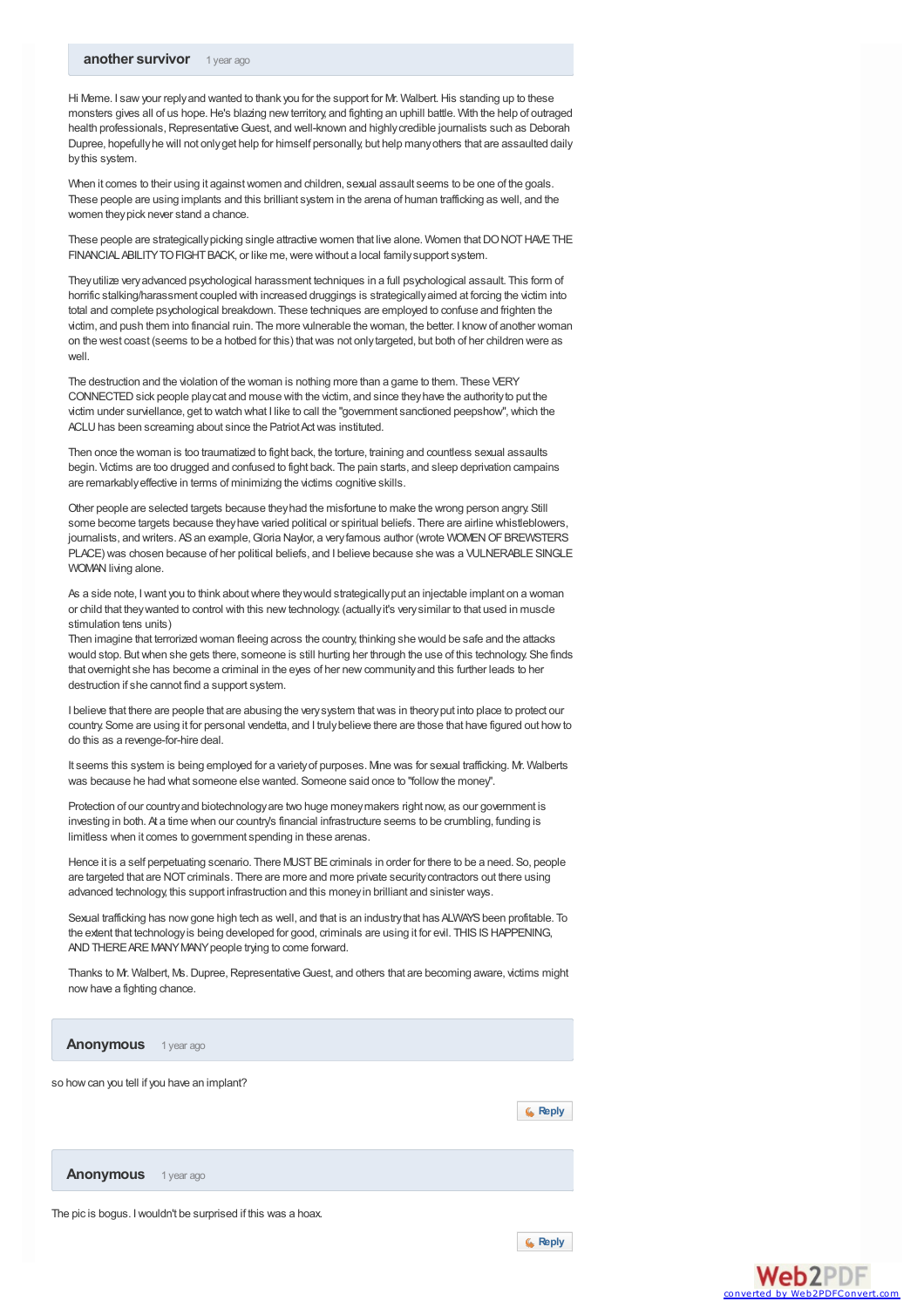

The pixis not bogus, and i happen to be very aware of this particular battle on a variety of levels.

Howeasyit is to stand a throwa rock under the guise of being anonymous,while others are fighting for the dailyliberties you so enjoy. Liberties which include the right to live, have a family, a home without constant harassment and physical pain being inflicted upon their person. The right to a full night's sleep, the right to privacyand not being harassed 24/7.

James Walbert, Deborah Dupree, Representative Jim Guest have all gone public, and they would never have had to come forward on this in the first place if itwasnt a major problem. I knowof one board certified anesthesiologist that actuallywrote a book on this veryproblem. I

There is so much evidence by REPUTABLE physicians and private detectives that he has a case. Reputable people that have names, and that are willing to put their own credibilityon the line to stand up for this horrific civil rights abuse that is in our own country.

HIDE and WATCH. there are those of us that are standing and praying.

**BuggedbyMPD** 10 months ago

Myname is the name of my Youtube Channel. I think this guy is a hoax. Multiple implants, what a CROCK! You only need one and it only needs to be slightly beneath the skin. I think he is full of crap personnally

There are ways to find out if you mayhave one.CT/MRI is one way. But you can also find one with a RFField strength meter and a microphone or something to amplify.

Chips work on FMfrequencies. If you can pick up and proove an FMfrequencythen that is proof enough for me, unless you live on top of a FMbroadcasting station. The wayFMworks is with a MODULATOR. If you can read itwithout a modulator then that is the best evidence, other than having the damn thing removed. For which, I doubt you could find a doctor to do.

The State of Ohio BCI (Bureau of Criminal Identification) is apparently chipping people to find ways to arrest them. So if you live in Ohio, watch out! Criminals With a Badge.

That's something a Perp would say **JA** 5 months ago

**Soleilmavis** 1 year ago

More information about Brain Implants: <http://peacepink.ning.com/forum/topics/information-about-brain>

**[Reply](http://www.examiner.com/comment/reply/20828051/11135346)**

**Anonymous** 1 year ago

some "information" here is bogus, the only intent being to dilute the real phenomenon of Government abuses. In fact, once an individual has been targeted by the American Government, a whole range of options exist to harrass them. These include ritual illegal home entries and tampering with personal items, endless and warrantless surveillance, and threading details of these things into major (and some minor) Hollywood film productions - on this last point, even actress Cate Blanchett more-or-less stated the fact at Australia's 2020 conference in Sydney in 2007, speaking of the collusion between Government and film industries (she said it was "good for society"!). This phenomenon plays out in film titles, and various details in the individual movies So while I must shake my head at the flippant and unsupported claims in this article on ssome points, the situation is, in reality, far more serious and sophisticated than the author claims.

**[Reply](http://www.examiner.com/comment/reply/20828051/11145041)**

#### **ZC** 1 year ago

Howwould you knowthe intent of the writer of this article? Whydo you have no words of gratitude? How many articles on main alternative sites have disclosed what Dupre has here? I can tell you - not many if any. This woman is revealing thing we need to know. You need to read the dozens of other articles Dupre has written about targeted individuals and stop your cruelty. She covers unforced break-ins, animal killings, mind control... Which points are "flippant" and "unsupported"? There needs to be an organization for the prevention of cruelty to humans - and maybe you could join to learn.

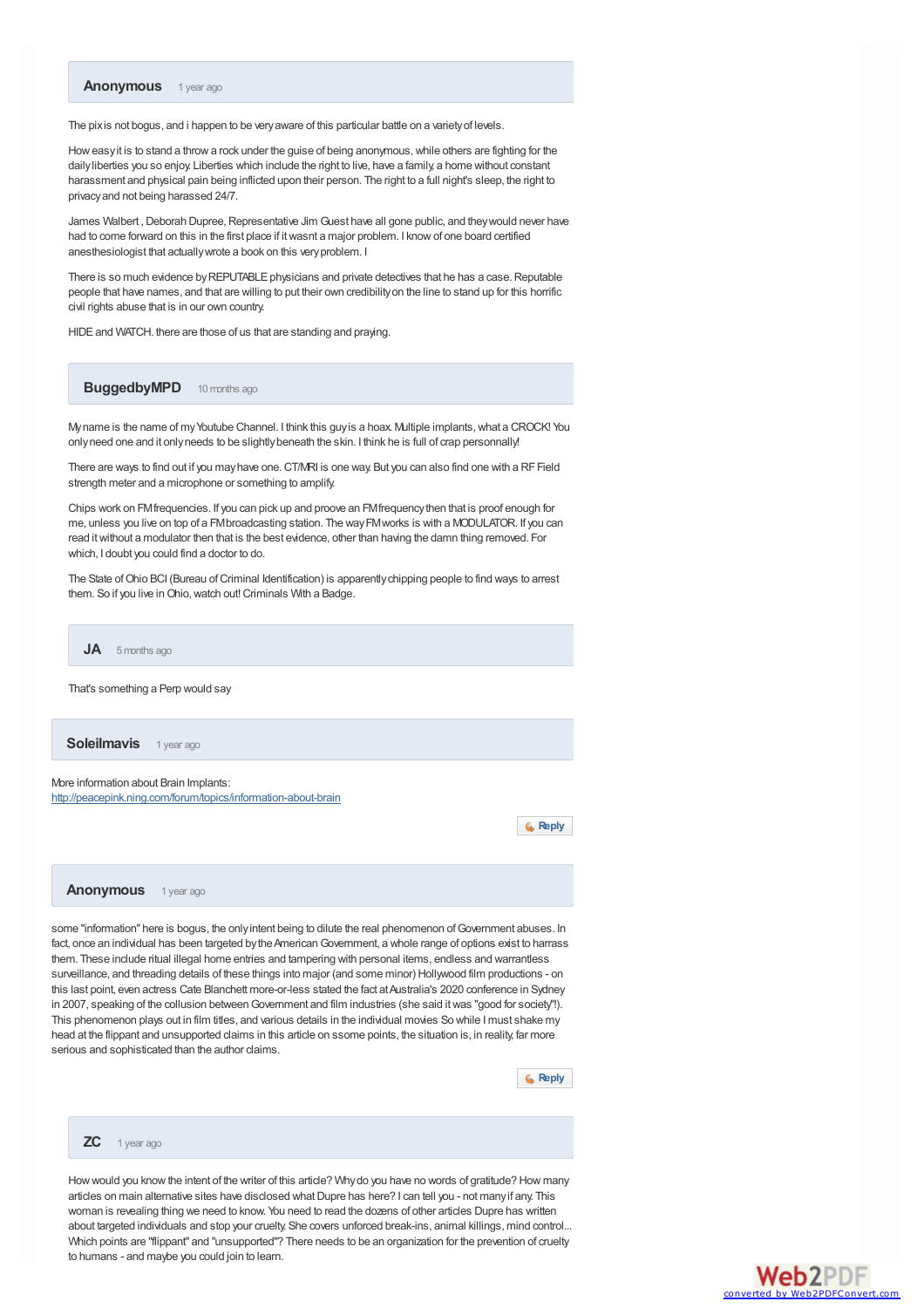<span id="page-7-0"></span>

## **Anonymous** 1 year ago

thanks for getting the truth out about these injustices of government sanctioned gang stalking and painful electronic harassment/torture.

**[Reply](http://www.examiner.com/comment/reply/20828051/11235631)**



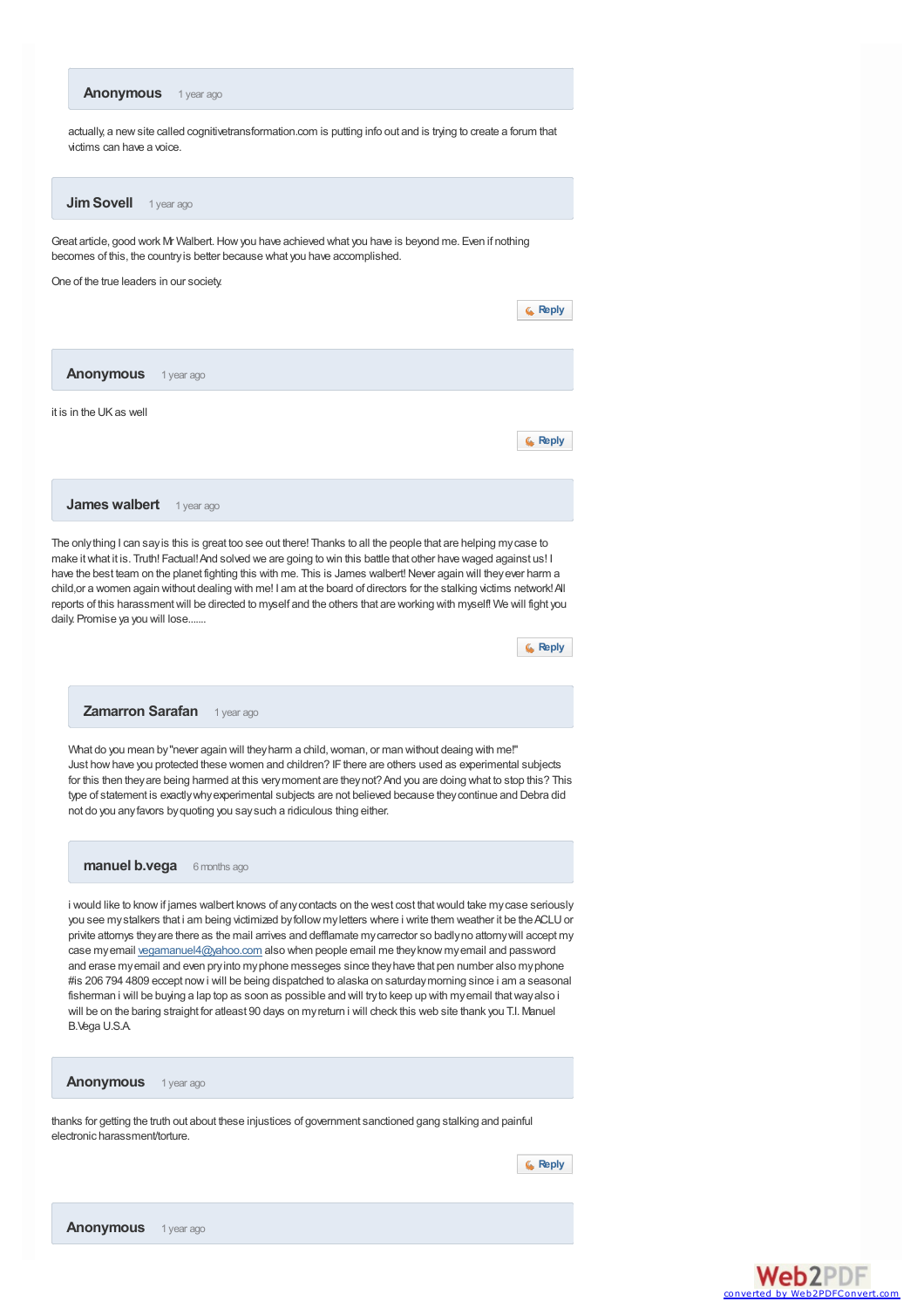Iwelcome anyinformation or insight. I appreciate anyattempt byanyhonourable person who is aware of this series of depraved criminal attacks on countless targets. I would like to know how we can make a household word that everyone in the world can understand. I would not use the term --gangstalking because it sounds innocuous. Maybe something like --slow kill attacks --would be better.



**Anonymous** 1 year ago

an audit needs to be done bya non military, non intelligence, no lawenforcement agencyof the satellites- who is using them... for what purposes and the complete lists from DHS, NSA, CIAand FBI of USAdomestic target lists need to be reviewed and then questions need to be asked. for each name on the list -- why are they there? what terrorist threat do theypose? who put them there?



And if these allegations are true, theydeserve a more professional handling, so that it is not easilydismissed.

The video I was excited about, thinking it would clarify things, but it too fails to explain things. For god's sake, he say's a kidnapper was beaten to death, without mentioning that the "kidnapper" was the child's parent, if what another commenter has mentioned here is true. And if not, who is going to have sympathy for a man kidnapping a small girl? No way. So maybe the focus should be on other things, substantial things, like who the heck is this guy that he is actuallysuing? It sounds like a private citizen, due to lack of anyother indications. So startwith what, then who, then finally,why,which is just speculation anyways, probably.

**[Reply](http://www.examiner.com/comment/reply/20828051/12483261)**

### **Anonymous** 1 year ago

Fuck them. The tones are not that big a problem, in fact the tone was there as a kid, it just gets louder based on certain though patterns. It can be fought from a conscious perspective and you can shut it off. Also, I believe there are devices being put in the home to power the transmissions. If you have friends or familythat are on head meds dont let them in your house. They are vulnerable assets being used to screw with you. Also, make sure when you purchase goods that you find and remove the rfid chip. Only purchase things with cash, stop telling them where you buygoods and what you buy. And if/when it gets to the point of you dying because of this, do us a favor and kill a bunch of them on your wayout. Iwill.

**[Reply](http://www.examiner.com/comment/reply/20828051/12491556)**

**Anonymous** 1 year ago

Thank you so much for the information. I have posted a link to this article on myblog at

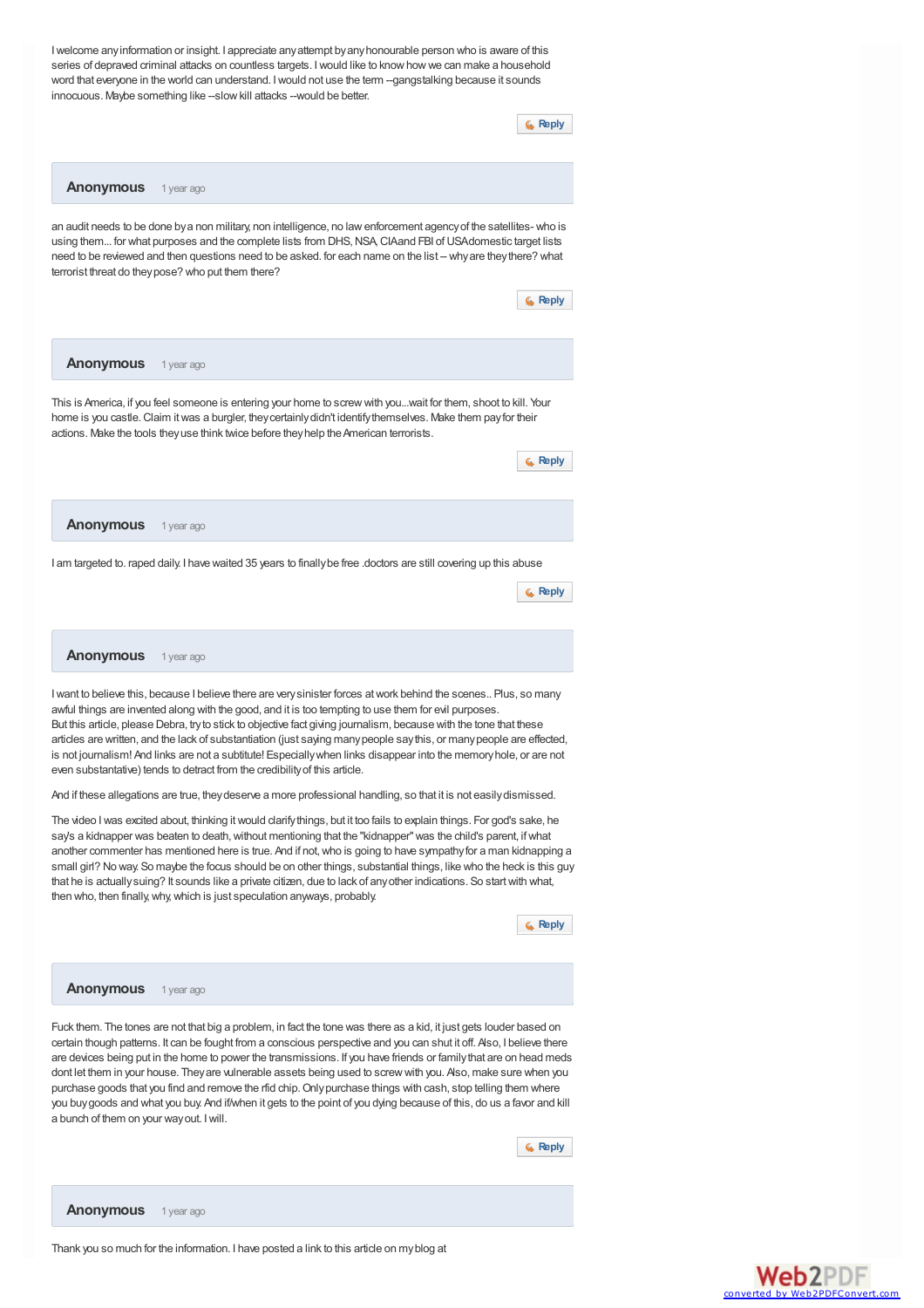**[Reply](http://www.examiner.com/comment/reply/20828051/12492451)**



SAID THEYARE ALL THE ALMAMATOR STUDENTS MEANING ALL THE 4MER FOOTBALL PLAYERS BASKETBALL PLAYERS AND BASEBALL PLAYERS OF THOSE CLASSES EVEN THERE PARENTS PARTICIPATED & amp; SOME STILL PARTICIPATE IN THE GANG STALKING THE LAWYERSI DID CONTACT & amp: EVEN THE ACLU IN WA& CALIF.INEVER DEVAULGED THE IMPLANT I DID DEVAULGEABOUT THE SATILITE HARRASEMENS BUT I ONLY SAID THAT THEY WERE BLANKETING THE WHOLE AREA WHERE I LIVED & amp; WORKED BUT I DID SAY IF YOU ONLY KNEW THE DEAPTH OF THE INVASION OF PRIVICY IMAM INDUREREINGYOU WOULD

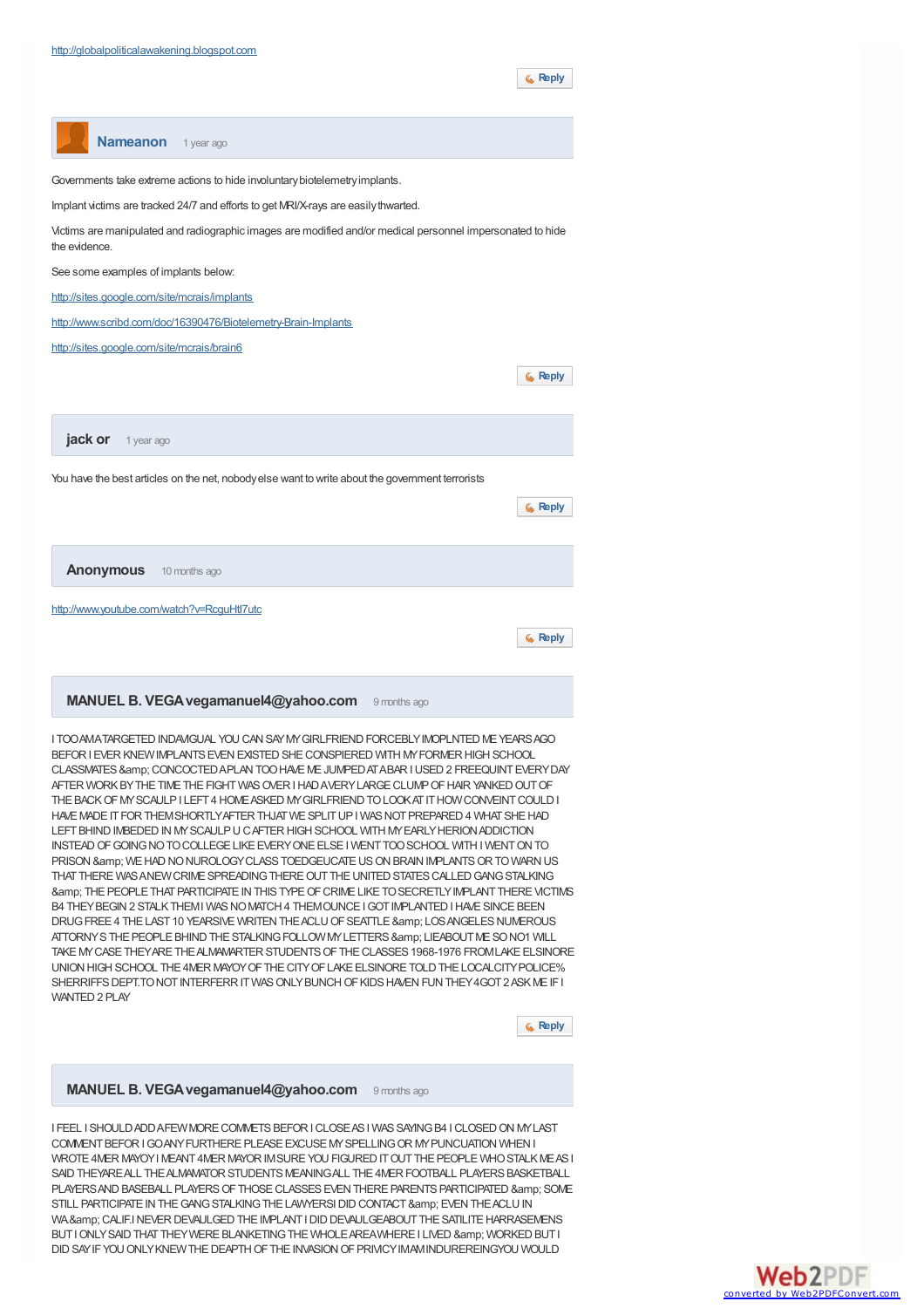BEAPPAULD I KNOWTHEY WERE BEING TOLD ABOUT THE IMPLANT BUT LDO KNOW THEY WERE BEING LIE TOAND THREATEND WITH MY DEATH IF THEY PERSUID TOASSIST ME I HAVE INDURED MY 4MER CLASSMATES&amp:THERE PARENTS THATS TWO DIFFERENT GROUPS OF GANG STALKERTS NOW MY 4MER CLASSMATES ALL HAVE CHILDREN BETWEEN THGES OF 18-35 WHO ALL PARTICIPATEAS GANG STALKERS THATS THREE GROUPS OF GANGSTALKERS MY SANITY HAS INDURERED MUST I ENDURER THERE CHILDREN ALSO I WOULD RATHER DIE AMARTI TO THE CAUSE OF FREEDOM & amp; AN END TO HUMAN IMPLANTATION FOR THE AM ISEMENT OF THE CITY OFLAKE FLSINORE CALIF.IHAVE A COMPLAINT AT THE US DEPT.OF JUSTICE AT THE FEDERAL COURT HOUES IN LOS ANGELES CALIF. IF ANY ONE HAS ANY OTHER SUGESTIONS UHAVAY FMAIL



**Anonymous** 8 months ago

i cant see anyimplant,where is it, maybe if the picture was blown up and you could give a location, ive seen a real implant i know where to look as well as the size if its more than just a tracking device, tracking devices are probley in 3 out of 5 adults in america bynow.

**[Reply](http://www.examiner.com/comment/reply/20828051/14793741)**

**MANUEL B VEGA** 8 months ago

to anoymous 6 days ago i dont mean to be rude but if you thinkwho ever is doing all of this implantations on US citizens are onlyimplanting tracking devices you are naive just because you cant here them theyare there rest assure theyare onlywaiting for the write time to strike at there lives

if you or anyone else you know might have a tracking tracking device get it abstracted as soon as possible

**[Reply](http://www.examiner.com/comment/reply/20828051/14798831)**

**Anonymous** 3 months ago

hi myname is DIJANAMESTI AND I NEED BIG HUGE HELP FROM YOU

I HAVE AN ANANO IMPLANTS, I FOUND OUT IN JUNE 2011 FROMAFBIAGENT NAME IGOR ILIEVSKI, HE SAID FROM THE IMPLANT THAT SCIENTOLOGY PUTT THOSE IMPLANTS IN 2005 AND THAT I WAS I AREALITY SHOW,THAT IN ME WAS TALKING AS FBI SAY "ZOMBIES", PEOPLE WITH PROGRAMS ALSO WITH IMPLANTS, ONE OF THAMROBERT PEJOVSKI YOU CAN FIND HIMON INTERNET AS ROK PROFFIT,I WAS WAITHING FOR THIS TOENDTHEFBIAGENTTOCLEARTHEPROGRAMS,ANDTHATHEENDUPALSOWITHPROGRAMS,SORRY FOR MYENGLISHIAMFROMMACEDONIA.

THERE ARE 6 PEOPLE CONECTED TRUE IMPLANTS WITH ME ROBERT PEJOVSKI, BOZIDAR KITANOVSKI IGOR II IFVSKI AND THE 3 AGENTS DENISE GORAN AND THE 3 DIDNT REVEAL HIS NAME. PLEASE READ THIS LETTER SIR AND PLEASE HELP ME AND THIS PEOPLE ROBERT WAS IN SCIENTOLOGY AS AVICTIMEOR 11 YEARS, MEI DIDNT EVEN PUTT AFOOT AT THIS CHURCH THE AGENTS RE NOT GOOD I CONTACTED FBI,CNN,RT,AND NOW YOU,I WAS NOT CONTACTED WITH THE FBI AGENTS I WAS NOT GIVEN DOCUMENTTO SIGH I WAS NOT GIVEN ANY FACT PAPERS TO SEE AND LAMSTILL TORTURED WITH PROGRAMS, AS MY TUMBS ARE NUM, MY BODY HURTS, THEY BLOCK MY BODY WELL I BEG YOU TO READ A SEE THIS WITH OPEN MIND OK. THANKYOU



**SOS in NM** 2 months ago

Hello Mr. Walbert! It is of great pleasure to see that you have exposed the truth about"Crimes against humanities" in the U.S.A. Iwill be following your progress with hopes that the torture aimed at myself and myson (a child) will come to a hault soon! I am so embarassed by all that our Govt is doing this to us and for experimental reasons, we need help what can we do and where can we be safe? I have been forced to relocate 3x's since this all started. Pls post your direction is greatly appreciated. T~ in NM



### **Add a new comment**

Join the conversation! Log in [here](http://www.examiner.com/user/login?destination=node/20828051) or create a [newaccount](http://www.examiner.com/user/register?destination=node/20828051) if you've never registered before.

**Your name**

**Anonymous** 

**Comment \***

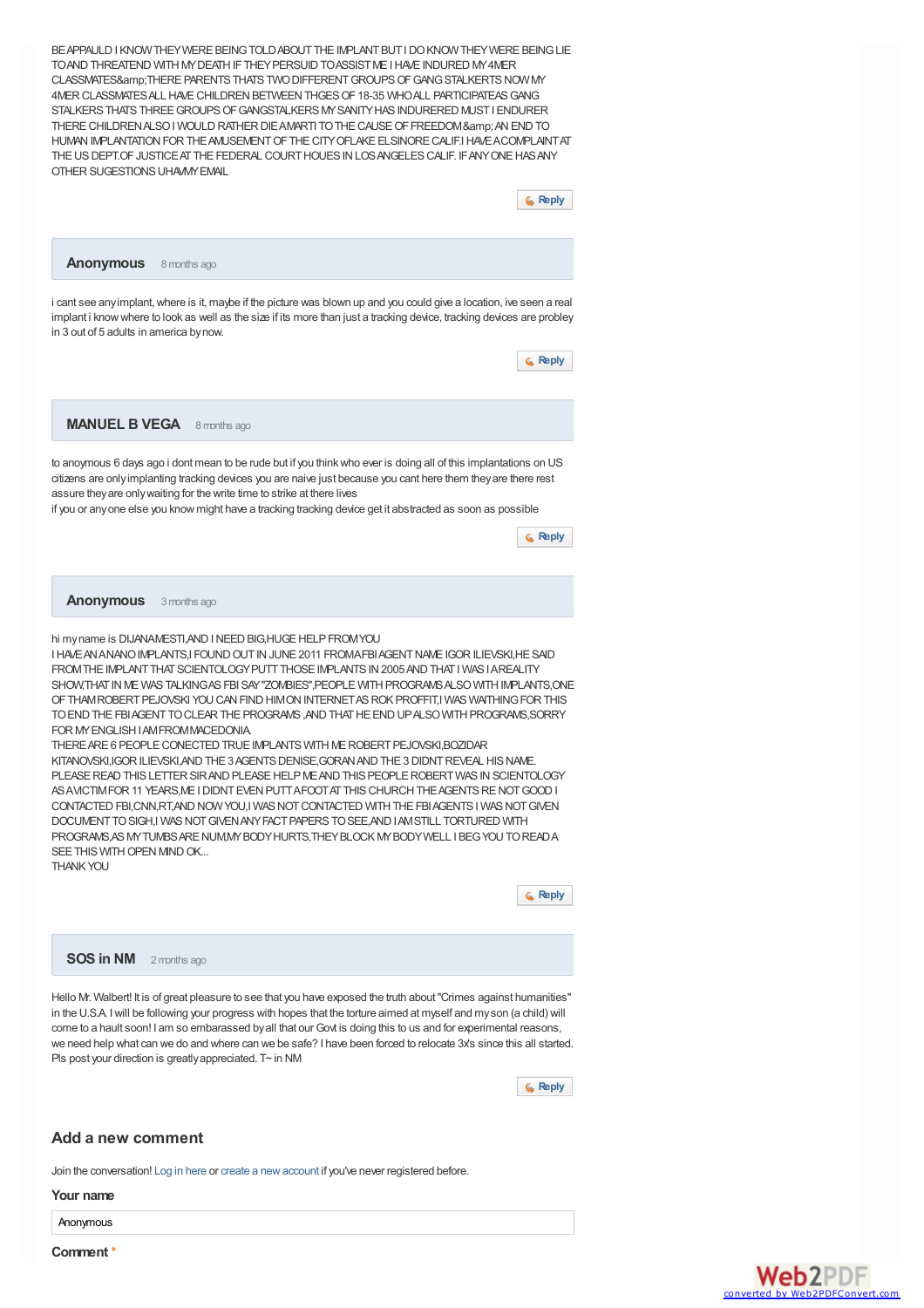

## **Got something to say?**

Examiner.com is looking for writers, photographers, and videographers to join the fastest growing group of local insiders. If you are interested in growing your online rep apply to be an [Examiner](http://www.examiner.com/About_Examiner) today!

**[Cointelpro](http://www.examiner.com/tags/cointelpro) [Human](http://www.examiner.com/tags/human-rights) Rights [Illuminati](http://www.examiner.com/tags/illuminati-nwo) NWO [Mind/Behavior](http://www.examiner.com/tags/mindbehavior-control) Control Targeted [Individuals](http://www.examiner.com/tags/targeted-individuals)**

## **Don't miss...**



**The New YorkGiantswonSuper Bowl XLVI. Game recaps, stats [andmore](http://www.examiner.com/tag/football?cid=PROG-redesign-bottom-dontmiss-1-TagPage-FootballSuperBowl)**



**See how tofeed, count andget to know birds inyour yard. Winter [birdwatching](http://www.examiner.com/interests?cid=PROG-redesign-bottom-dontmiss-5-Superchannel-InterestsBirds)**



**Slideshow:Madonna rockedthe Super Bowl halftime show. 30 pics of her [performance](http://www.examiner.com/cable-tv-in-national/pictures-of-madonna-at-bridgestone-arena-super-bowl-xlvi-halftime-show-picture?cid=PROG-redesign-bottom-dontmiss-2-Slideshow-MadonnaHalfTime)**



**Video:See a time lapse videoof Denver's record-setting storm. Smashing the records** 



**Which commercials are you talking** 

**about after the game?**

**Coulda canof MountainDew really dissolve a mouse? See the [strange](http://www.examiner.com/tag/strange-facts?cid=PROG-redesign-bottom-dontmiss-7-TagPage-StrangeFactsMouse) claim**



**Your votes have decidedwhoshares \$100,000 inprizes. See the winners** 



**Explore the history, see local events andeducate your family. Black History Month**